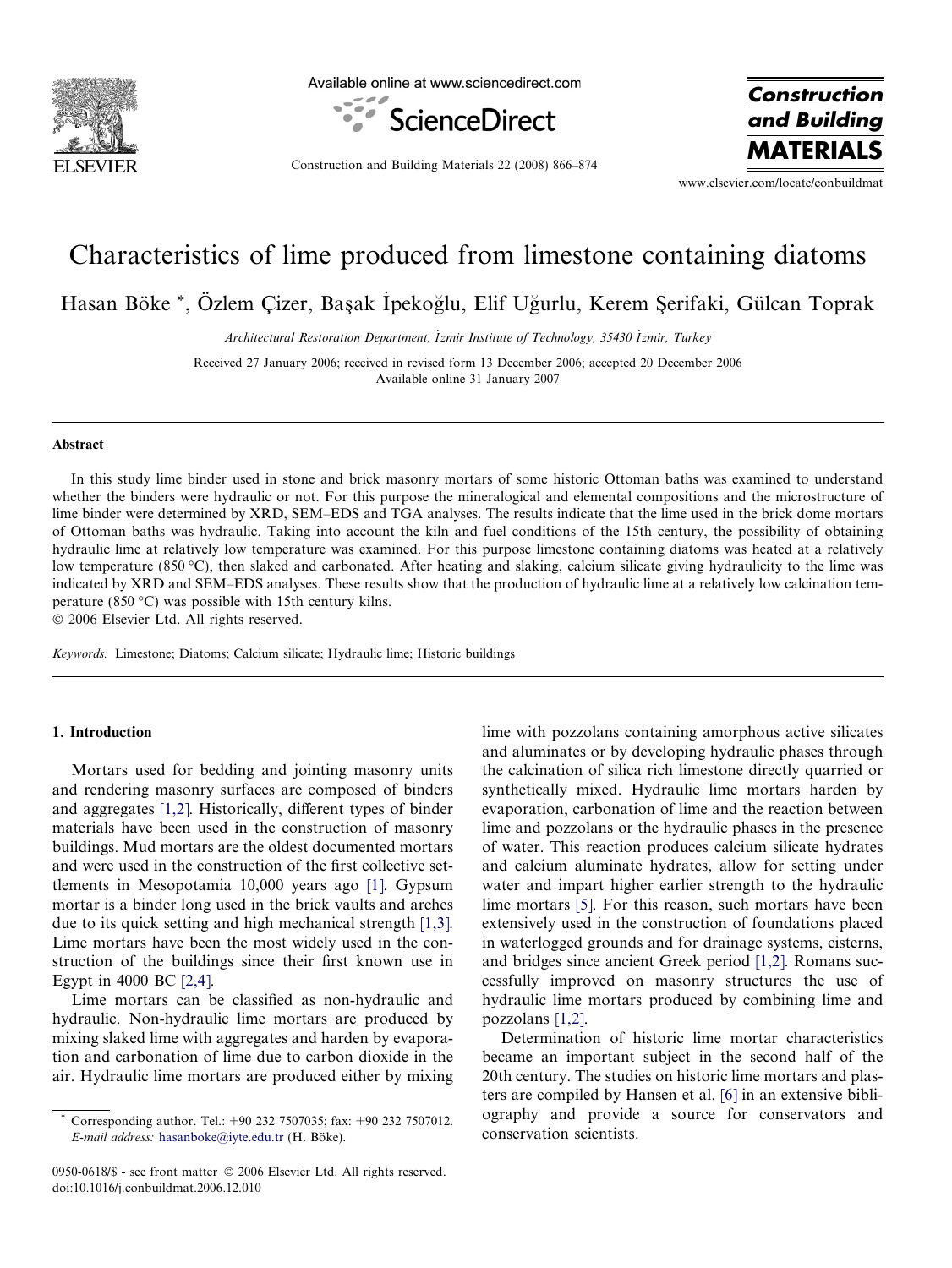Among the studies of historic lime mortars, the achievement of hydraulic properties of historic mortars is usually described as the process of mixing pozzolans with high calcium lime [\[7–12\].](#page--1-0) However, the possibility of the use of calcined hydraulic lime in historic mortars has not been thoroughly considered.

The first production of calcined hydraulic lime is documented around the second half of the 18th century [\[4\].](#page--1-0) This type of lime is obtained by the calcination of limestone with high amounts of clay substances, forming calcium and aluminum silicates at temperatures between  $950 °C$  and 1250 °C. It was known that such temperatures could not be reached before the 18th century. Therefore the possibility of achieving the hydraulic properties of lime at relatively low temperatures through heating of limestone containing diatoms which are mainly composed of amorphous silica has not been taken into consideration.

In this study the hydraulic characteristics of lime mortars used in the walls and brick domes of some Ottoman baths are examined to determine whether hydraulicity of the mortars originates by mixing pozzolans with lime or by the use of hydraulic lime. The results of this study indicate that the lime used in the brick dome mortars of Ottoman baths was hydraulic. Taking into account the kiln conditions of the 15th century, the possibility of obtaining hydraulic lime at relatively low temperature was examined. For this purpose limestone containing diatoms was heated at a relatively low temperature (850  $^{\circ}$ C), then slaked and carbonated. After heating and slaking of limestone, formation of hydraulic products was indicated by XRD, SEM, EDS and TGA analyses.

#### 2. Materials and method

The study is composed of two phases. First phase examines the general characteristics and the hydraulic properties of lime binders of the mortars used in the walls and brick domes of some Ottoman baths. Based on the findings of the first phase, second part of the study investigated the possibilities of obtaining hydraulic lime from limestone

| Table 1                                                                   |
|---------------------------------------------------------------------------|
| Density, porosity, uniaxial compressive strength (MPa) and lime aggregate |
| ratio values of mortars                                                   |

| Sample   | Density         | Porosity         | C.S. (MPa)     | L/A |
|----------|-----------------|------------------|----------------|-----|
| $Se-S$   | $1.52 \pm 0.04$ | $40.70 \pm 1.56$ |                | 0.7 |
| $Du-S$   | $1.51 + 0.03$   | $41.85 + 0.30$   | $5.3 \pm 1.7$  | 0.6 |
| $Ul-S$   | $1.84 + 0.03$   | $26.82 \pm 1.56$ | $7.4 + 4.7$    | 0.3 |
| $He-S$   | $1.50 + 0.06$   | $36.94 + 5.89$   | $9.7 + 1.4$    | 0.4 |
| $Ka-S$   | $1.69 + 0.04$   | $32.80 + 1.43$   | $4.2 + 0.5$    | 0.7 |
| $Du-B$   | $1.48 + 0.08$   | $38.60 \pm 6.79$ | $14.7 + 4.5$   | 0.4 |
| $UI - B$ | $1.72 + 0.07$   | $31.85 + 2.33$   | $21.0 + 3.0$   | 0.4 |
| $He-B$   | $1.59 + 0.04$   | $35.07 + 1.77$   | $10.5 \pm 2.6$ | 0.3 |
| $Ka-B$   | $1.40 + 0.03$   | $43.46 + 1.14$   | $8.8 + 1.0$    | 0.7 |
|          |                 |                  |                |     |

Se: Seferihisar bath; Du: Düzce bath; Ul: Ulamış bath; He: Hersekzade bath; Ka: Kamanlı bath; S: Stone masonry mortar; B: brick masonry mortar; C.S.: compressive strength; L/A: lime/aggregate.

containing diatoms by calcining at relatively low temperature  $(850 °C)$ .

### 2.1. Sampling of lime mortars

First phase of this study was to understand whether the lime binders used for masonry mortars of historic Ottoman bath constructions were hydraulic or not. Respectively, lime mortar samples were collected from the walls and domes of five historic Ottoman baths constructed in the



Fig. 1. SEM image of a cone shape diatom shown by arrow at the limestone aggregate.



Fig. 2. Typical XRD patterns of white lumps in stone (a) and brick masonry (b) mortars.